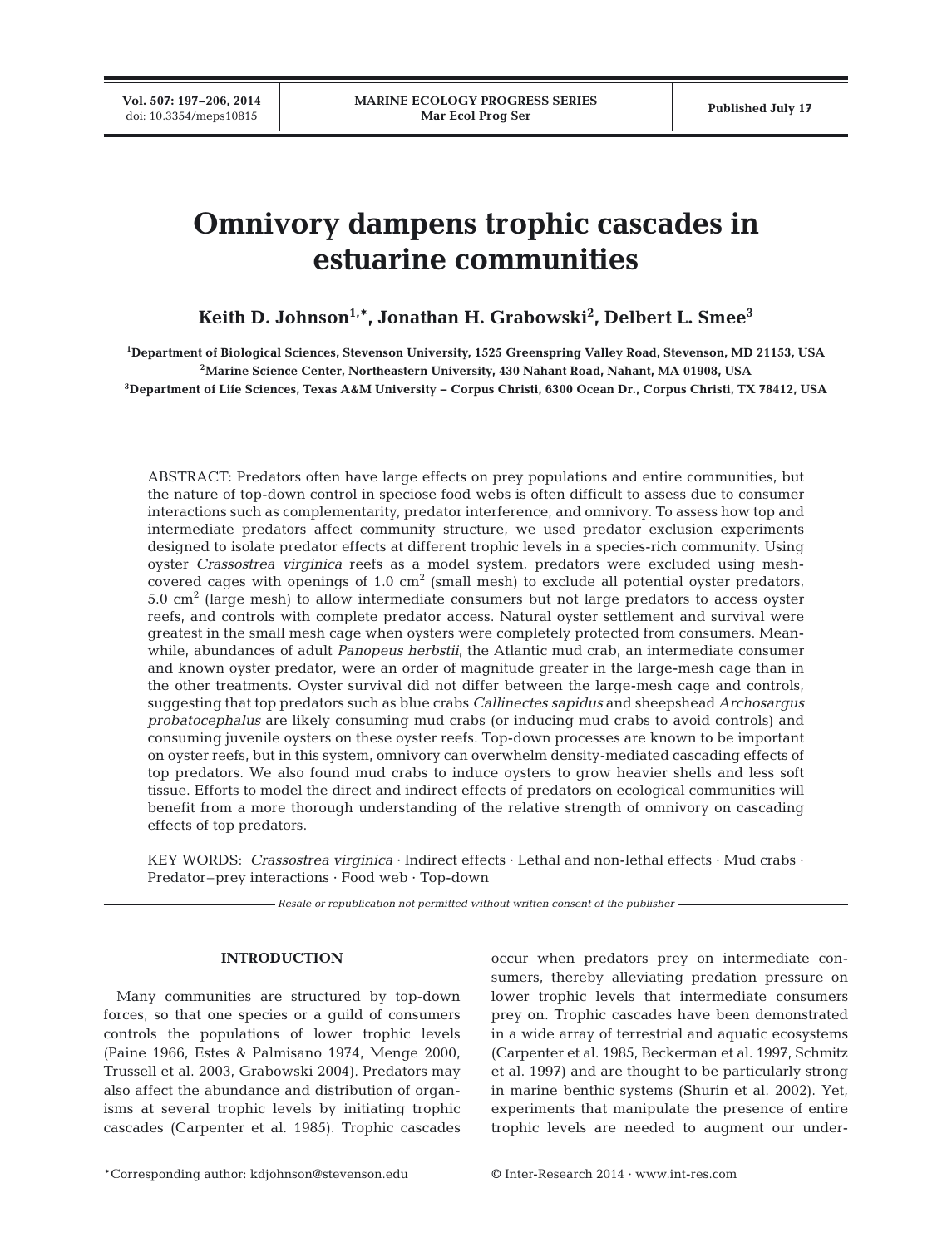standing of the degree to which top-down forces and trophic cascades structure communities (Stachowicz et al. 2007).

Predators mediate community structure via 2 distinct mechanisms: lethal or consumptive effects where predators consume prey (Paine 1966, Estes & Palmisano 1974, Trussell et al. 2003) and non-lethal or non-consumptive effects where predators alter prey traits such as foraging behavior or habitat selection (Trussell et al. 2003, Werner & Peacor 2003, 2006). Both lethal and non-lethal effects can have large effects on community structure and function (Grabowski 2004, Okuyama & Bolker 2007). For instance, when a predator induces prey to move less or emigrate from one field patch or stream section to another, both local and remote communities are influenced (Orrock et al. 2008). Developing a more holistic understanding of how lethal and non-lethal effects of top predators collectively influence intermediate and basal trophic levels remains a central challenge to community ecology, particularly in speciose systems when top-down forcing is maintained by multiple predator species and/or when these predators feed at multiple trophic levels. Most food webs are species rich, and examining the direct and indirect effects of predators in these systems is of particularly importance.

In situations where top-down forces are maintained by multiple predator species, top-down forces may be strengthened if predators complement one another to more effectively reduce populations of lower trophic levels (Nilsson et al. 2006, Huhta et al. 1999, Burkepile & Hay 2008). Trophic cascades could be dampened if top consumers themselves are omnivorous and feed at multiple trophic levels (O'Connor et al. 2008). Interestingly, the effects of predator interference on trophic cascades may differ depending upon whether the cascade results from direct consumption or from an alteration of prey behavior. Trophic cascades that are driven by lethal or density-mediated interactions would be dampened when predators interfere with each other and predation is reduced (Sih et al. 1998, Grabowski et al. 2008). In contrast, prey responses to multiple predator species and subsequent behaviorally mediated trophic cascades would perhaps be less likely to change regardless of whether predators interfere with or complement each other (O'Connor et al. 2013). These types of interactions are best tested in speciose communities so that effects of predators on multiple trophic levels can be assessed.

We selected oyster reefs as a model to test the strength of top-down forcing and trophic cascades on

basal resources because oyster reef fauna are diverse and include numerous top predators, several of which are omnivorous (feeding at multiple trophic levels). Oyster reefs have been used as a model system to study the relative importance of non-lethal and lethal predator effects and to demonstrate the importance of animal behavior in mediating trophic cascades (Grabowski 2004, Grabowski et al. 2005, O'Connor et al. 2008). Specifically, higher-order consumers such as toadfish *Opsanus tau* and blue crabs *Callinectes sapidus* cause Atlantic mud crabs *Pano peus herbstii*, an abundant intermediate consumer on oyster reefs, to seek refuge and forgo foraging on juvenile oysters *Crassostrea virginica* and other bivalve species (Grabowski 2004, Grabowski et al. 2005). However, these trophic cascades may be dampened when consumers such as blue crabs or stone crabs *Menippe mercenaria* exhibit omnivory (feed at multiple trophic levels) and intra-guild predation (O'Connor et al. 2008; but see Grabowski et al. 2008) as well as in systems where more selective predators such as toadfish are less prevalent.

We manipulated oyster reefs in the field to test if excluding top and intermediate predators influenced the strength of trophic cascades and affected oyster reef community structure. The experiment had 2 goals: (1) to determine how access by different troph ic levels of predators would affect juvenile oyster abundance and (2) to determine if a change in the abundance of intermediate predators would affect oyster growth and resource allocation.

# **MATERIALS AND METHODS**

The experiments were performed in Corpus Christi Bay near Port Aransas, Texas, on intertidal oyster reefs. The reefs are bordered by salt marsh and seagrass habitats and are typical of oyster reefs in the general area. These reefs receive little freshwater input, and the water is exchanged by tides  $(-0.5 \text{ m})$ through the nearby Port Aransas ship channel. The average water temperature during the experiments was 28.6°C, and the average salinity was 31 as measured on the practical salinity scale.

# **Exclusion experiment**

We used a predator exclusion experiment to ascertain how the absence of higher-order consumers would influence the prevalence of mud crabs and the settlement and survival of juvenile oysters *Crass-*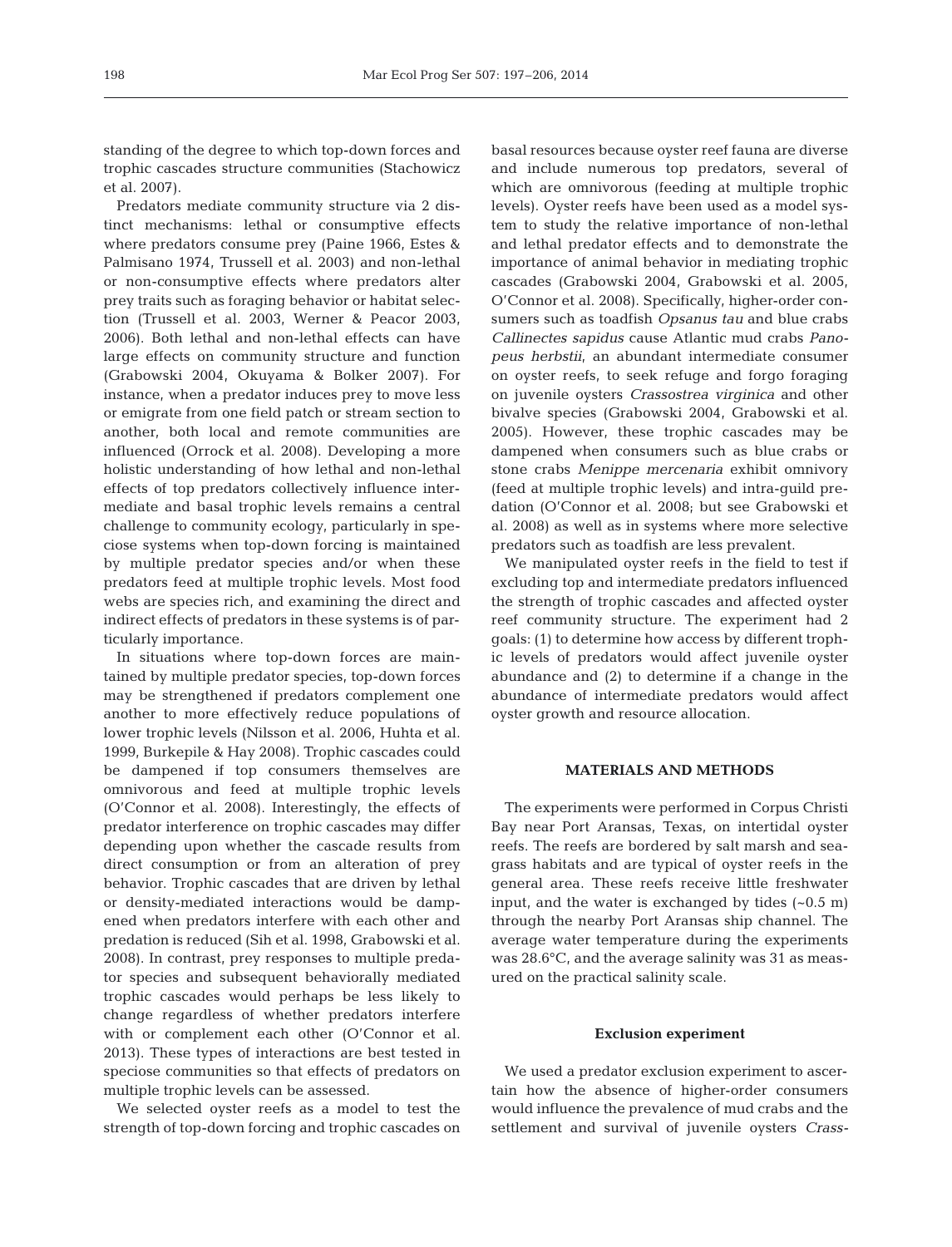

Fig. 1. Diagram of expected exclusion of predators by cage mesh size (large:  $5 \text{ cm}^2$ ; small:  $1 \text{ cm}^2$ )

*ostrea virginica*. Predator exclusion cages were constructed from  $2 \times 2$  inch (1 inch  $\approx 2.54$  cm) lumber, were  $0.5 \text{ m} \times 0.5 \text{ m} \times 0.25 \text{ m}$  tall, and were completely covered (i.e. top, bottom, and sides) with Vexar mesh of 1 of 2 mesh sizes  $(1.0 \text{ cm}^2 \text{ and } 5.0 \text{ cm}^2)$  to exclude different sizes of predators (Fig. 1). Ten liters of sunbleached oyster shells were placed inside each cage and control to create reef habitat and mimic the structural complexity of natural oyster reefs in the study area. Cages with only 2 perpendicular sides covered in mesh were used as controls, and we placed 1 cage control along with 1 cage covered with each mesh size in the field within existing oyster reefs to create an experimental block of 3 treatments  $(2 \text{ cages} + 1 \text{ control} = 1 \text{ block})$ . We cleared 0.25 m<sup>2</sup> sections of oyster clumps and loose shells within natural oyster reefs to create openings for the cages and controls. The cages and controls were anchored flush with the sediment using rebar. Within blocks, cages or controls were spaced ~5.0 m apart, and their placement relative to each other was randomly assigned. Ten blocks were placed in the field, and the blocks were separated by at least 100 m. The exclusion experiment was in the field from August through November 2008.

Oyster reefs in the Western Gulf of Mexico, in cluding those used in this study, are inhabited by a wide diversity of resident and transient top predators, such as adult blue crab, red drum *Sciaenops occelatus*, black drum *Pogonias cromis*, toadfish, and sheepshead *Archosargus probatocephalus*. All of these species are abundant in the study system and routinely collected by the Texas Parks and Wildlife Department as part of their monitoring of coastal fisheries populations (www.tpwd. state.tx.us/landwater/land/maps/gis/ris/catch\_rate/). Both the large and small mesh-covered cages excluded these larger predators, so that they could only access the uncaged

control treatment. Several intermediate predators such as mud crabs, snapping shrimp *Alpheus heterochaelis*, juvenile blue crabs, and juvenile Gulf stone crabs *Menippe adina* also inhabit oyster reefs. The small mesh cage excluded the majority of these intermediate predator species, but they were capable of accessing the control and larger mesh cages. By excluding both intermediate and top predators, the small mesh cage allowed us to quantify the survival of juvenile oysters free from predation pressure (Fig. 1). Meanwhile, the large mesh cage tested whether intermediate predators that are unchecked by top predators suppress survival of juvenile oysters. Finally, the uncaged control tested if top predators indirectly benefited oyster survival by suppressing intermediate predators or, alternatively, if top predators were omnivorous and consumed both intermediate predators and basal oyster prey. The cage treatments were unable to exclude some potential oyster predators, such as the flatworm *Stylochus* sp. as well as parasites, including *Perkinsus marinus*. However, we would not expect their abundance to differ among caging treatments within blocks.

We controlled for cage artifacts using a 2-sided cage. In spring 2008, we performed a preliminary experiment to determine if the 2-sided cage was an appropriate control for cage artifacts. In this experiment, we placed 10 l of sun bleached oyster shells into cages with 2 perpendicular sides covered with small mesh and onto trays without cages and deployed those within existing oyster reefs in pairs. Within pairs, the 2-sided cage and control were ~5 m apart, and pairs were separated by at least 100 m. Ten pairs of 2-sided cages and controls were placed into the field from April until June 2008. Oyster re cruitment and reef fauna collected in 2-sided controls and control cages without sides were not significantly different, indicating that the 2-sided control is appropriate to control for caging artifacts (see 'Results').

At the conclusion of the cage deployment, the number of oyster spat and other sessile species (e.g. mussels) were counted and the associated reef fauna collected using a modified throw trap (for similar methods, refer to Rozas & Minello 1997). The throw trap was constructed using a  $1.0 \text{ m}^2$  metal frame covered with fine mesh and fitted with a sharp metal skirt. Immediately prior to cage retrieval, we placed the throw trap over the cage and pressed it into the sediment to trap all mobile organisms. We then removed the cage or tray and jostled it in the water to dislodge mud crabs and other organisms. All shell material was thoroughly searched by hand, and any remaining organisms were collected. Then, we swept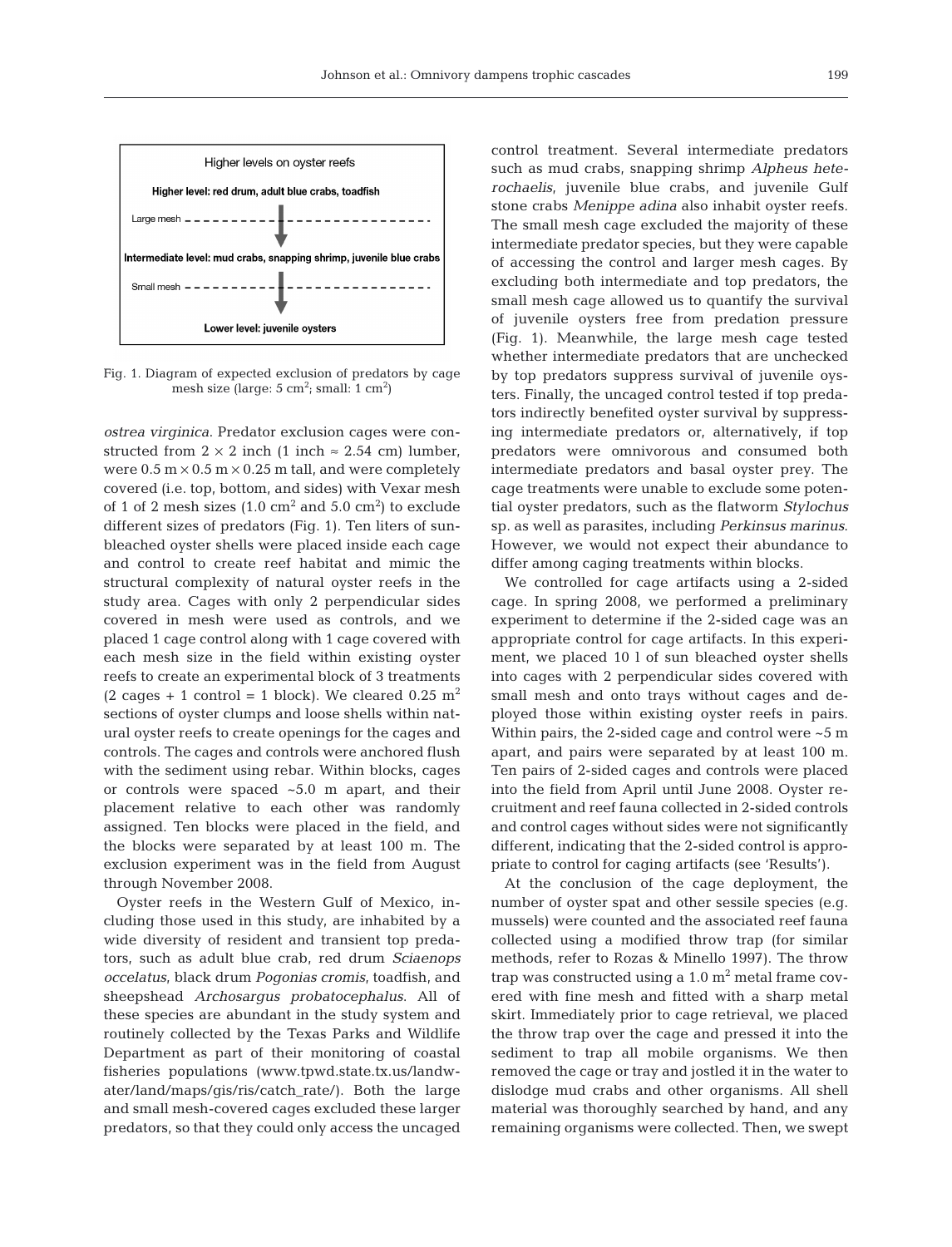the throw trap with nets (0.5 mm mesh size) until no organisms were retrieved for 3 consecutive net passes. Organisms were then placed in 10% formalin and transported to the lab for sorting, identification, measurement, and enumeration. We also counted the number of oyster spat that naturally settled on the shells. Since our treatments were deployed in the field in a block design, we were concerned that this sampling could disturb other treatments in the block. To account for this potential artifact, we used multiple throw traps so that all cages within blocks or pairs were covered by a trap simultaneously. This technique was performed in June 2008 to collect organisms inside the 2-sided cages and control trays and again in November 2008 to sample fauna in cages with different mesh sizes and controls.

In the caging experiment, mud crabs were the most common intermediate predator collected (Fig. 2) and are known to be important predators of newly settled oysters and other bivalves (Grabowski 2004, Grabowski et al. 2005). Abundance of mud crabs and other intermediate predators collected were compared using separate 1-way blocked ANOVAs with cage treatment as a fixed factor in the model (Sokal & Rohlf 1995). Tukey-Kramer post hoc tests were used to compare pairwise differences among treatments (Day & Quinn 1989). We divided Atlantic mud crabs *Panopeus herbstii* into 2 size classes: <10 mm carapace width and >10 mm carapace width and compared abundances of these different size classes using separate ANOVAs. We analyzed *P. herbstii* abundance in this manner because larger mud crabs are known predators of oysters and other bivalves



Fig. 2. Relative abundance of intermediate predators collected. Percentages reflect the total of each species collected in all caging treatments combined. Mud crab: all species of mud crab

and smaller mud crabs did not consume juvenile oysters in preliminary experiments (K. D. Johnson unpubl. data).

In addition to intermediate predators, we counted the number of juvenile oysters (<10 mm) that were found on the 10 l of shells in each treatment. The number of juvenile oysters per treatment was compared using a 1-way blocked ANOVA with cage treatment as a fixed factor (Sokal & Rohlf 1995). Tukey-Kramer post hoc tests were used to compare pairwise differences among treatments (Day & Quinn 1989).

## **Oyster predation experiment**

We performed a mark-recovery cage experiment to determine how predation on pre-settled juvenile oysters would be influenced by predator access resulting from each mesh size. Oyster larvae were purchased from a local supplier and settled onto sun-bleached oyster shells. After the larvae settled, they were given ambient seawater and allowed to grow until they reached ~2 mm in diameter. We then removed excess oyster larvae from each shell to reduce the number of juveniles to 10. These shells were then individually attached to rebar and deployed onto existing oyster reefs in our study site. The rebar was pressed into the sediment so that the shells were at a similar height as other shells on the reef. We placed individual shells in a block design with 3 treatments to correspond to the caging study: no cage (control), 1.0  $\text{cm}^2$  mesh cage (small) and 5.0  $\text{cm}^2$  mesh cage (large). Ten blocks were deployed so that treatments within blocks were  $\sim 5.0$  m apart and blocks were ~100 m apart. The shells were recovered after 1 wk, and the number of juvenile oysters remaining was counted and compared between caging treatments using a 1-way blocked ANOVA with cage treatment as a fixed factor in the model (Sokal & Rohlf 1995). Tukey-Kramer post hoc tests were used to compare pairwise differences among treatments (Day & Quinn 1989). The study was performed once in September 2009.

#### **Non-lethal effects of mud crabs on juvenile oysters**

We performed a field experiment to elucidate the non-lethal effects of mud crabs on juvenile oysters. Oysters produce heavier shells and less soft tissue in the presence of Atlantic mud crabs (Johnson & Smee 2012), and we wanted to know if an increase in mud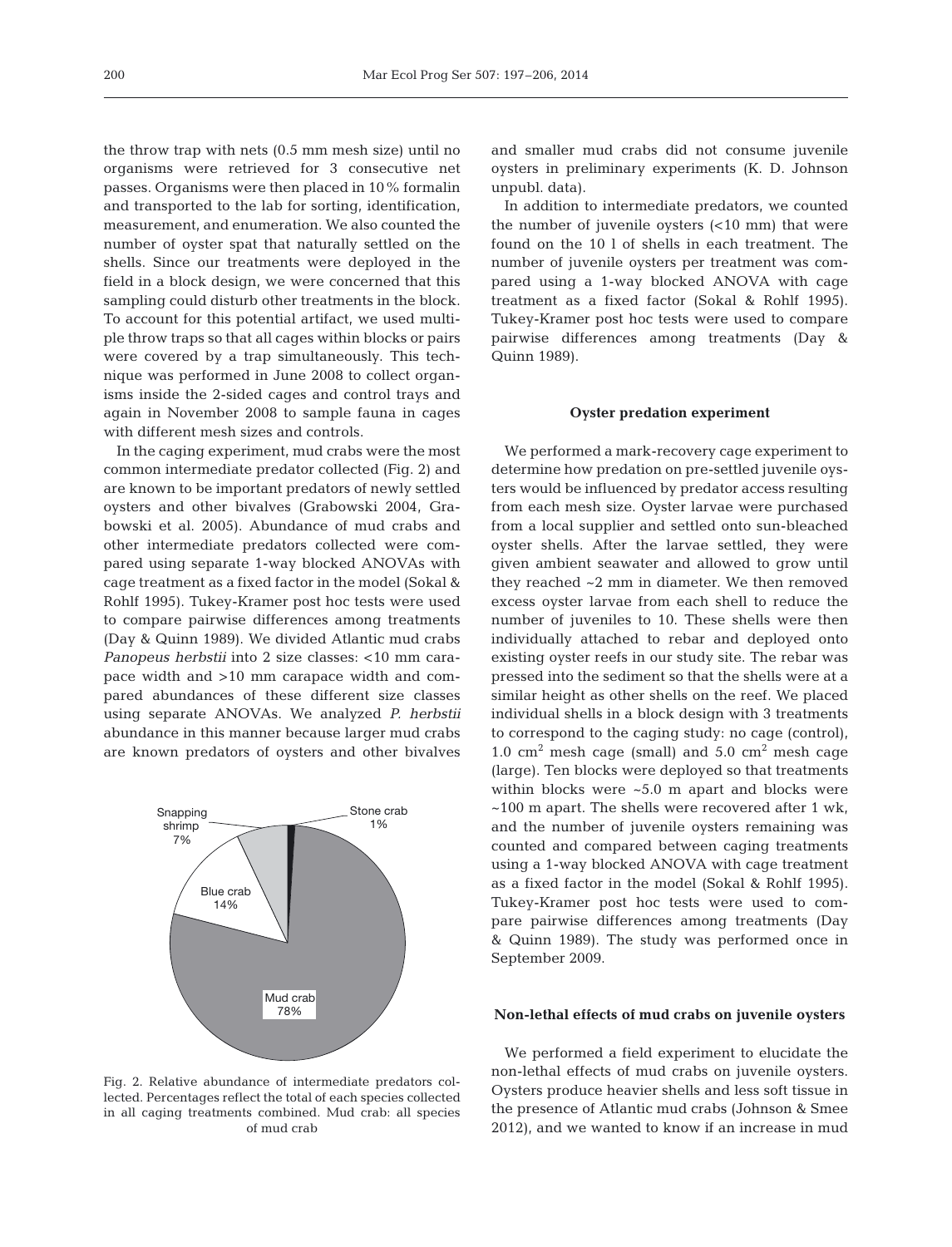| Common name        | <b>Species</b>         |      | ——Control——<br>No. of Avg. size |      | $-$ Small mesh $-$<br>No. of Avg. size |          | $-\text{Large mesh}-$<br>No. of Avg. size | —— Total— | No. of Avg. size |
|--------------------|------------------------|------|---------------------------------|------|----------------------------------------|----------|-------------------------------------------|-----------|------------------|
|                    |                        | ind. | (mm)                            | ind. | (mm)                                   | ind.     | (mm)                                      | ind.      | (mm)             |
| Snapping shrimp    | Alpheus heterochaelis  | 77   | 21.4                            | 170  | 21.9                                   | 102      | 21.4                                      | 349       | 21.6             |
| Blue crab          | Callinectes sapidus    | 186  | 4.9                             | 222  | 5.6                                    | 313      | 4.9                                       | 721       | 5.2              |
| Stone crab         | Menippe adina          |      | 28.3                            | 11   | 14.5                                   | 2        | 9.7                                       | 14        | 17.5             |
| Atlantic mud crab  | Penopeus herbstii      | 5    | 23.5                            | 12   | 23.9                                   | 98       | 14.6                                      | 115       | 20.7             |
| Ridgeback mud crab | Eurypanopeus turgidus  | 171  | 12.1                            | 268  | 15.5                                   | 138      | 14.1                                      | 577       | 12.9             |
| Flatback mud crab  | Eurypanopeus depressus | 2    | 9.2                             | 39   | 13.2                                   | $\theta$ |                                           | 41        | 11.2             |
| Small mud crab     | Xanthidae              | 656  | 6.7                             | 1102 | 7.2                                    | 1298     | 6.2                                       | 3056      | 6.7              |

Table 1. Intermediate predator abundance and average size by treatment. No. of ind. indicates total number of individuals collected. Atlantic mud crabs *Panopeus herbstii*, values in **bold**, are the only intermediate predator whose abundance differed significantly between caging treatments. Ten replicates of each caging treatment were performed

crab density would exacerbate this non-lethal effect. We used juvenile oysters settled onto oyster shells as described in the previous subsection. When they reached 2 mm in diameter, these juveniles oysters were placed inside a cage in 1 of 3 treatments: a control with no mud crab predators, a treatment with 2 Atlantic mud crabs, and a treatment with 6 Atlantic mud crabs. This design permitted us to determine if oysters alter their morphology in the presence of mud crabs and if increasing the amount of predator cue induces greater morphological changes.

Mud crabs were caged on both sides of the cage containing the juvenile oysters to ensure that the oysters received predator cues regardless of flow direction. Mud crabs were fed weekly, and any dead crabs were replaced. The experiment lasted for 45 d as previous work indicated this time was sufficient to observe morphological changes in oysters.

After 45 d, the oysters were recovered and returned to Texas A & M University − Corpus Christi. Individual oysters were placed in a drying oven for 2 d at 90°C and then weighed to the nearest 0.001 g to determine total dry weight. The oysters were then transferred into a muffle furnace and baked at

500°C for 2 h and reweighed to determine the ash-free dry weight. We then divided the ash-free weight from the total dry weight to obtain a percentage of shell mass. This estimate represents the relative allocation of growth to shell vs. soft tissue and accounts for growth or size differences among individual oysters (Johnson & Smee 2012). A greater percentage of shell mass indicates greater production of shell and less allocation of resources to tissue mass.

Percentage of shell mass was compared among controls and treatments using a 1-way blocked ANOVA with number of mud crabs (0, 2, or 6) as the fixed factor in the model (Sokal & Rohlf 1995). Tukey-Kramer post hoc tests were used to compare pairwise differences among treatments (Day & Quinn 1989). All statistical analyses were performed using JMP® PRO (v. 9).

#### **RESULTS**

# **Exclusion experiment**

We identified several species of intermediate predators that could potentially prey on oysters in our cage and control treatments (Table 1, Fig. 2). Four of the 6 predators were mud crabs, which were the most abundant intermediate consumers present (Fig. 2). We also found a large number of mud crabs (Xanthidae) that we were unable to identify to species but that were small  $( $8 \text{ mm})$  carapace width) and equally$ distributed among the cage treatments (Tables 1 & 2). With the exception of the Atlantic mud crab *Panopeus*

Table 2. ANOVA table for intermediate predator abundance by cage treatment (control; small mesh; large mesh). Atlantic mud crabs *Panopeus herbstii*, values in **bold**, are the only intermediate predator whose abundance differed significantly between caging treatments

| Common name        | <b>Species</b>         | df | Error | F    | р     |
|--------------------|------------------------|----|-------|------|-------|
| Snapping shrimp    | Alpheus heterochaelis  | 2  | 28    | 2.87 | 0.07  |
| Blue crab          | Callinectes sapidus    |    | 28    | 0.82 | 0.45  |
| Stone crab         | Menippe adina          | 2  | 28    | 0.92 | 0.41  |
| Atlantic mud crab  | Panopeus herbstii      | 2  | 28    | 6.11 | 0.004 |
| Ridgeback mud crab | Eurypanopeus turgidus  | 2  | 28    | 2.68 | 0.08  |
| Flatback mud crab  | Eurypanopeus depressus | 2  | 28    | 1.23 | 0.30  |
| Small mud crab     | Xanthidae              |    | 28    | 0.94 | 0.39  |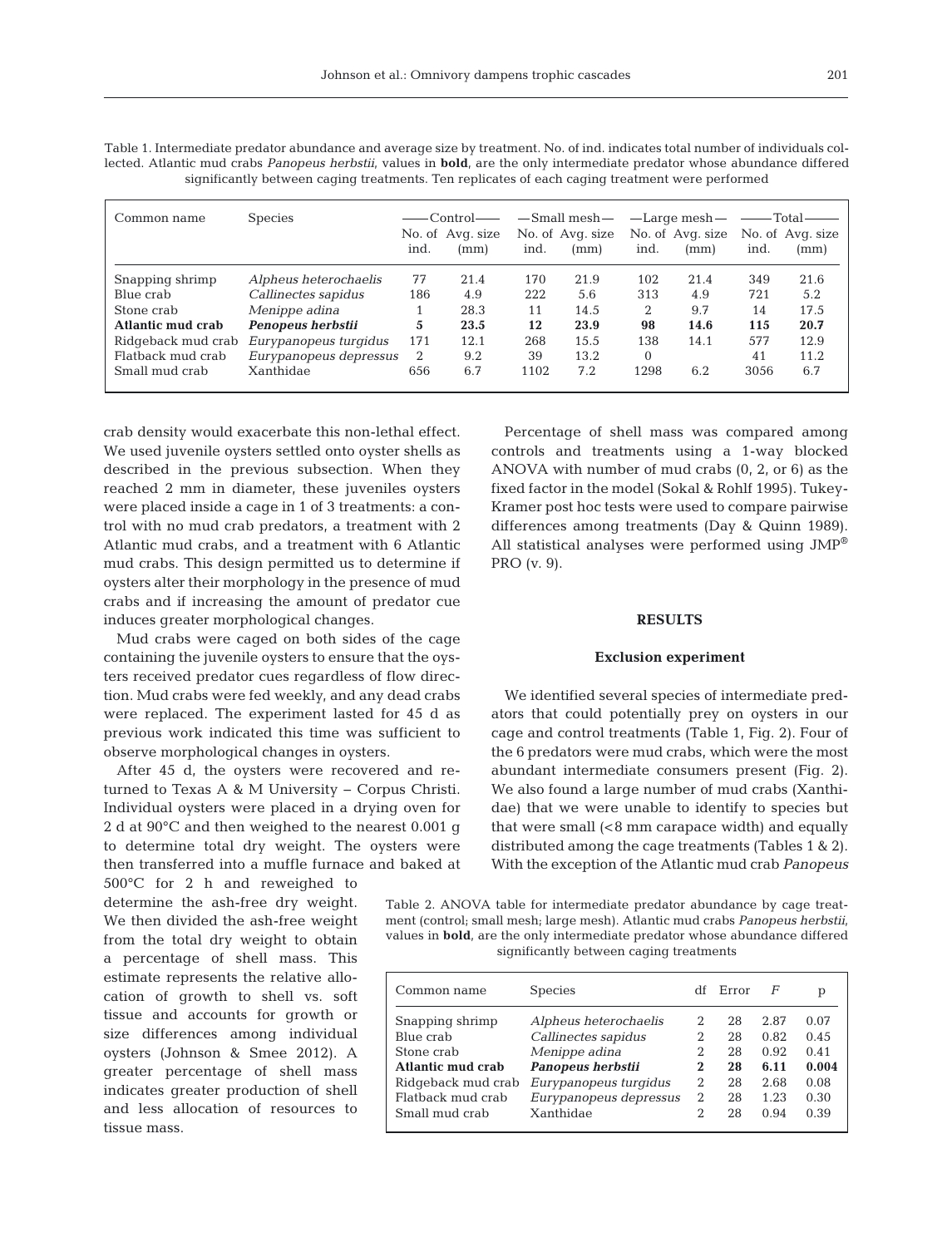

Fig. 3. Mean (±1 SE) abundance of *Panopeus herbstii* (>10 mm) by caging treatment. Different letters represent significant differences between treatments (p < 0.05) based on a Tukey-Kramer post hoc test



Fig. 4. Mean (±1 SE) abundance of naturally settled juvenile oysters by caging treatment. Different letters represent significant differences between treatments (p < 0.05) based on a Tukey-Kramer post hoc test

*herbstii*, the abundance of all potential oyster predators was not significantly different among cage treatments and controls. Significantly more *P. herbstii* were present in the  $5.0 \text{ cm}^2$  mesh cage than in the other treatments (Table 2, Fig. 3), and the *P. herbstii* collected in all treatments were >10 mm carapace width and capable of consuming juvenile oysters. Stone crabs, flatback mud crabs *Eurypanopeus depressus*, ridgeback mud crabs *Eurypanopeus turgidis*, and snapping shrimp were more abundant in the small mesh cage, but their abundance was not significantly different among caging treatments (Tables 1 & 2). The blocking factor was not significant  $(F_{20.60} =$ 1.48,  $p = 0.12$ ; Fig. 4) and indicates that these species are ubiquitous in this habitat. Oyster spat was highest in the small mesh cage treatment where these species were most abundant, suggesting that their abundance was not related to oyster spat survival. We did not find significant differences in the abundance of fish, crabs, shrimp, mollusks, or oysters between the 2-sided cage and the tray without a cage (Table 3).

Table 3. Mean abundances  $(\pm 1 \text{ SE})$  for cage control with 2 sides and the control without sides (tray) to examine possible cage artifacts. Significant differences between 2-sided cages and trays without sides were not found

| Group                          | 2-sided<br>cage control | Control<br>(tray) | t    | р    |
|--------------------------------|-------------------------|-------------------|------|------|
| Diversity<br>(Simpson's index) | $0.68 \pm 2.8$          | $0.69 \pm 2.8$    | 0.42 | 0.68 |
| Juvenile oysters               | $8.33 \pm 4.5$          | $6.3 \pm 3.2$     | 0.36 | 0.72 |
| Shrimp                         | $130.7 + 25.1$          | $98.7 \pm 23.2$   | 0.94 | 0.36 |
| Crab                           | $68.2 + 9.4$            | $72.2 \pm 10.4$   | 0.28 | 0.78 |
| Fish                           | $32.3 + 2.8$            | $31.7 + 2.1$      | 0.15 | 0.88 |
| Mollusk                        | $130.7 \pm 31.7$        | $83.1 + 12.3$     | 1.4  | 0.18 |
| Total                          | $361.7 + 42.7$          | $285.7 + 33.4$    | 1.41 | 0.17 |

The  $1.0 \text{ cm}^2$  mesh cages had a significantly greater number of newly settled oysters than the  $5.0 \text{ cm}^2$ mesh cage and the control  $(F_{2,28} = 6.12, p = 0.02;$ Fig. 4). The blocking factor was significant  $(F_{2,28} =$ 6.01,  $p < 0.01$ ), and we attribute the significant block effect to patchy settlement and survival of oysters across the study site. The number of surviving, newly settled oysters was not significantly different between controls and cages covered with  $5.0 \text{ cm}^2$ mesh.

#### **Oyster predation experiment**

Mesh size significantly influenced juvenile oyster survival, with oyster survival significantly greater in the  $1.0 \text{ cm}^2$  mesh treatment than in the uncaged control or the 5.0 cm<sup>2</sup> mesh treatment  $(F_{2,27} = 19.96, p <$ 0.001; Fig. 5), suggesting that predation on oyster spat most likely accounted for differences in the



Fig. 5. Mean  $(\pm 1 \text{ SE})$  percentage of juvenile oysters that survived for 1 wk by mesh size. Different letters represent significant differences between treatments ( $p < 0.05$ ) based on a Tukey-Kramer post hoc test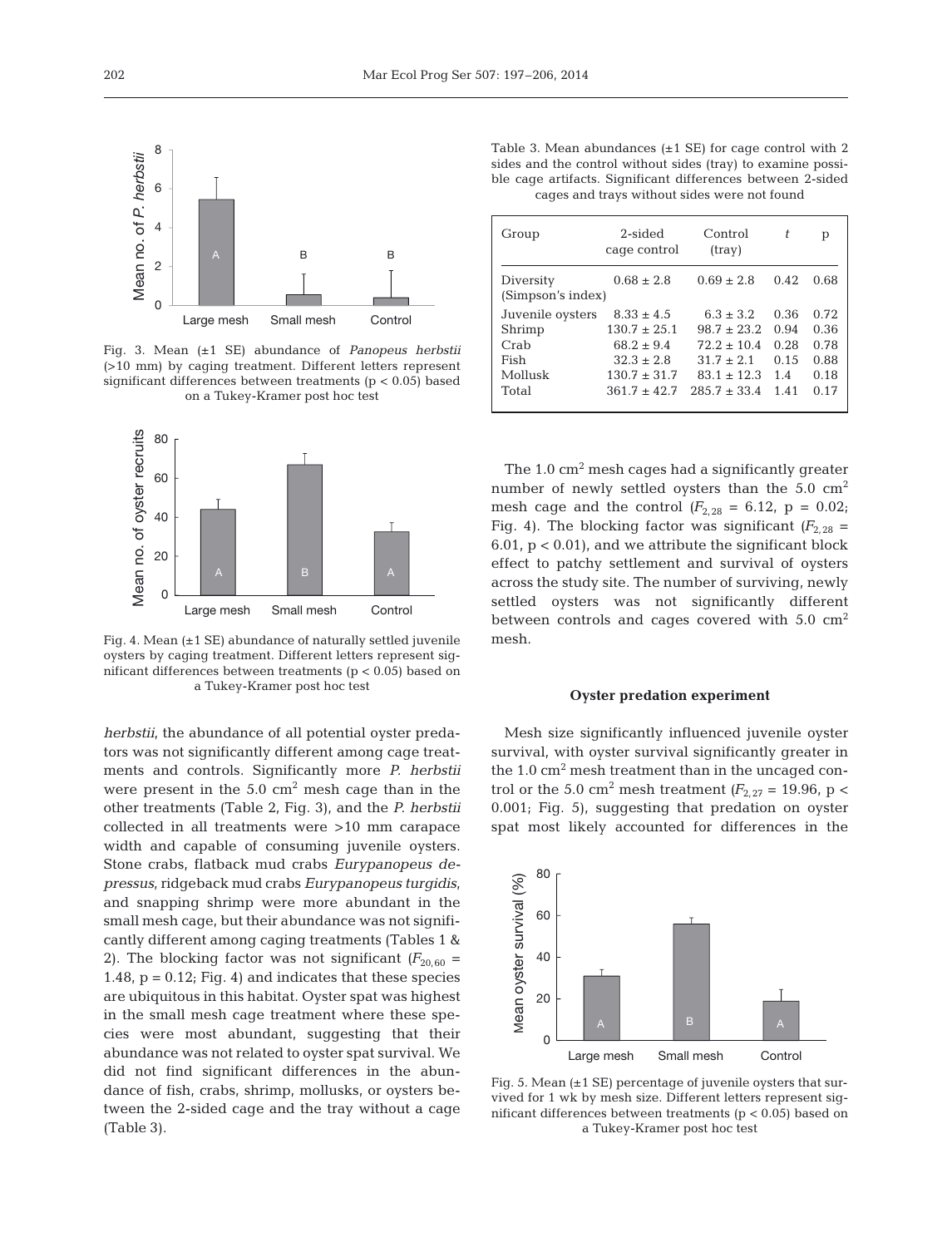

Fig. 6. Mean percentage of new growth devoted to shell (±1 SE) by treatment. Different letters represent significant differences between treatments (p < 0.05) based on a Tukey-Kramer post hoc test

abundance of newly settled oysters in the caging experiments.

## **Non-lethal effects of mud crabs on juvenile oysters**

The presence of Atlantic mud crabs influenced how oysters allocate tissue vs. shell growth. When caged near Atlantic mud crabs in the field, oysters produced significantly more shell mass relative to overall mass compared to control oysters  $(F_{2,84} =$ 10.28,  $p < 0.001$ ; Fig. 6); however, we did not find a significant difference in shell mass growth for the treatments with 2 vs. 6 mud crabs.

## **DISCUSSION**

In this study, we were able to ascertain how predators influence oyster reef community structure by excluding top and intermediate predators from oyster reefs based upon predator size. When both top and intermediate predators were excluded using a small mesh cage, the number of surviving oyster spat significantly increased. We propose 3 possible explanations for this finding. First, protection from Atlantic mud crabs, blue crabs, and sheepshead might have reduced the consumption of oysters and led to a greater number of surviving spat. Second, snapping shrimp and other small crabs in the small mesh cage treatment consumed other oyster spat predators, such as oyster drills or flat worms (e.g. *Stylochus* spp.), that we were unable to exclude and subsequently might have alleviated predation on oyster spat. Third, the small mesh cage treatment might have altered the localized flow patterns and induced greater oyster settlement.

Several pieces of evidence suggest that protection from crabs and omnivorous fishes accounted for a greater number of oyster spat. First, we performed a mark and recovery experiment in which oysters were placed in the field at a known density and protected from predators using the same large, small, or nomesh control. This experiment was designed to determine if predation alone would produce significant differences in oyster survival as observed in the predator exclusion (i.e. caging) experiment. More oysters survived when protected from predators using a small mesh cage, which mirrored the finding of greater oyster survival in the small mesh cage. This finding suggests that predator access alone could produce differences in the exclusion study if settlement were equal among caging treatments. With the exception of Atlantic mud crabs, other potential oyster spat predators were equally distributed among the caging treatments, and their abundance did not coincide with oyster spat survival. We collected few oyster drills in the study. *Stylochus* sp. worms often cause high mortality of newly settled oysters, but mortality caused by these parasites should not have differed among caging treatments. Therefore, we do not think these organisms are influencing our results even though our cages may not have excluded them.

Although oyster settlement can be variable, we used a block design and placed our caging treatments within blocks ~1.0 m apart to intentionally expose each treatment within blocks to similar levels of oyster recruitment as well as similar abiotic conditions. We cannot verify if oyster larvae recruited differently among our caging treatments. However, we controlled for changes in flow produced by our cages by using a control cage that was covered on 2 perpendicular sides with small mesh. The cage with 2 sides did not have significantly different levels of oyster recruitment compared to a control tray that lacked sides or mesh. If flow caused by the cage was having significant effects on oyster recruitment, we should have found evidence of it when comparing trays to 2-sided control cages, but we did not. Thus, we do not expect differences in flow to explain preferential oyster recruitment in our predator exclusion experiment. It is not known if oyster larvae avoid settling in areas where predators are present, but mud crabs were ubiquitous on the reef and present in all cage treatments. The results from our mark and recovery experiment where oysters were protected from predators using different mesh sizes, the rarity of oyster drill and worm predators from our field site and similarity in abundance of very small mud crabs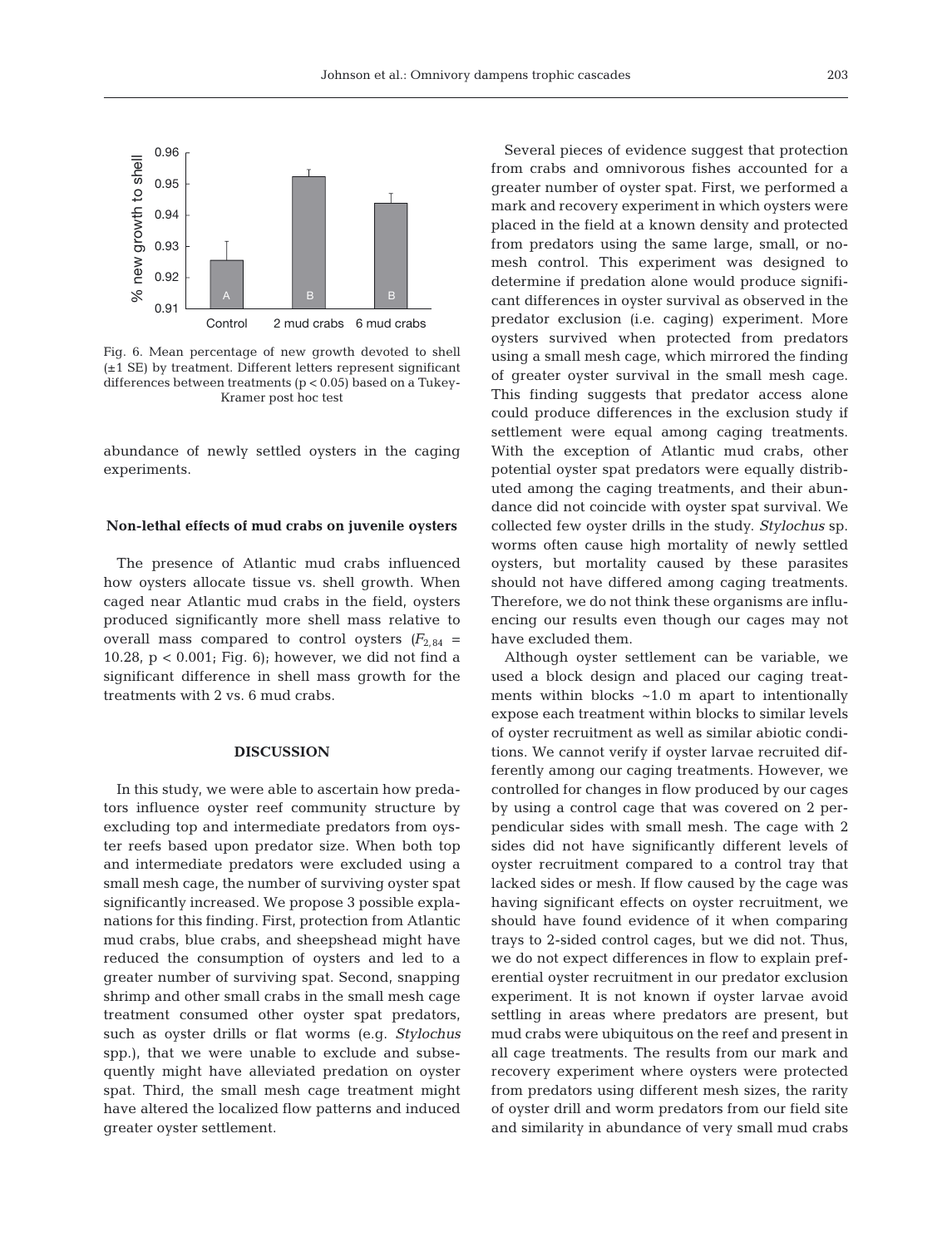between caging treatments, and the use of a control treatment with small mesh on 2 sides to disrupt flow without finding an increase in oyster spat abundance together suggest that predator access is the most likely explanation for differences in oyster survival in the exclusion experiment.

In cages covered with the larger mesh, only toppredators were excluded, and adult Atlantic mud crab abundances were much greater than in either of the other 2 treatments. Thus, the small mesh cage successfully excluded this important predator. The absence of Atlantic mud crabs in controls resulted from either direct predation by higher-order consumers or an avoidance of controls because higherorder consumers were present in them. Although stone crabs, ridgeback and flatback mud crabs, and snapping shrimp were more abundant in the small mesh cage, the number of oyster spat was highest in this treatment, suggesting that these predators do not prey heavily on newly settled oysters at the sizes present in our treatments. Further, Atlantic mud crabs were the only intermediate predators whose abundance differed significantly among caging treatments. Our results imply that top predators in this system exert strong top-down control on Atlantic mud crabs, the most abundant intermediate consumer in oyster reef communities.

Our study design was aimed at testing whether excluding whole predator trophic levels would reveal whether oyster reef communities are dominated by trophic cascades or whether top predators are omnivorous and capable of suppressing both intermediate predators and basal prey on oyster reefs. Although Atlantic mud crabs were over an order of magnitude more abundant in the large mesh cage when only top predators were excluded, oyster survival did not differ between the large mesh cage treatment and the uncaged controls that were accessible to both top and intermediate predators. Counter to our hypothesis that top predators would indirectly benefit juvenile oyster survival, there was no statistical difference in oyster survival in controls vs. large mesh cages containing mostly mud crabs as the primary oyster consumer. This finding indicates that top predator consumption of oysters more than compensated for any indirect benefits derived from top predators consuming or intimidating intermediate predators such as mud crabs. Our results indicate that predators exert significant top-down influence on oyster reefs, but they are omnivorous, and thus, trophic cascades are dampened.

Collectively, predators can increase top-down forcing in communities when predators have complementary diets or facilitate one another, or predators may decrease top-down forcing when predators interfere with one another (Sih et al. 1998, reviewed by Stachowicz et al. 2007). In speciose communities, consumers routinely feed at multiple trophic levels, which can dampen trophic cascades (Strong 1992, Polis & Strong 1996, Sih et al. 1998, Casula et al. 2006). In oyster reef systems, toadfish have been shown to exert strong trophic cascades on oyster reefs, even when omnivorous top predators such as blue crabs are present (Grabowski 2004, Grabowski et al. 2008). We attribute the lower oyster survival in our control treatments to the omnivorous predators that are common on oyster reefs in Texas, including adult blue crabs, black drum, and sheepshead that feed on oysters and on intermediate predators such as mud crabs (Dittel et al. 1996). Previous studies have shown that toadfish, a predator that does not consume oysters, can benefit oysters by suppressing foraging of both blue crabs and mud crabs (Grabowski 2004, Grabowski et al. 2008). Thus, toadfish have a more positive effect on oysters than do omnivorous predators. Our results suggest that omnivorous predators have larger effects on oyster reefs than do toadfish in this system. This finding may result from stronger effects emanating from omnivorous predators or from a lower abundance of toadfish in our study sites. Further investigation is required to ascertain the separate and combined effects of individual predator species.

Our study demonstrated that consumptive effects of top and intermediate predators on oysters were largely equivalent, but non-consumptive effects can also influence prey communities. In particular, oyster survival did not differ between the uncaged treatment open to top predators and the large cages that had high densities of adult mud crabs. Yet we found that mud crabs induced oysters to allocate more energy to shell than to tissue growth, which likely lowers their fecundity, since gonad size is positively correlated to soft tissue mass in bivalves (Peterson 1986, D. L. Smee unpubl. data). Oysters in particular produce relatively less soft tissue per body size in the presence of mud crab exudates (Johnson & Smee 2012, Robinson et al. 2014), which lowers their fecundity but increases their survival in the presence of mud crabs by making their shells harder to break (Robinson et al. 2014). Therefore, even though transient predators such as blue crabs and sheepshead consume oysters, they may also benefit juvenile oysters by consuming mud crabs, thereby reducing both the lethal and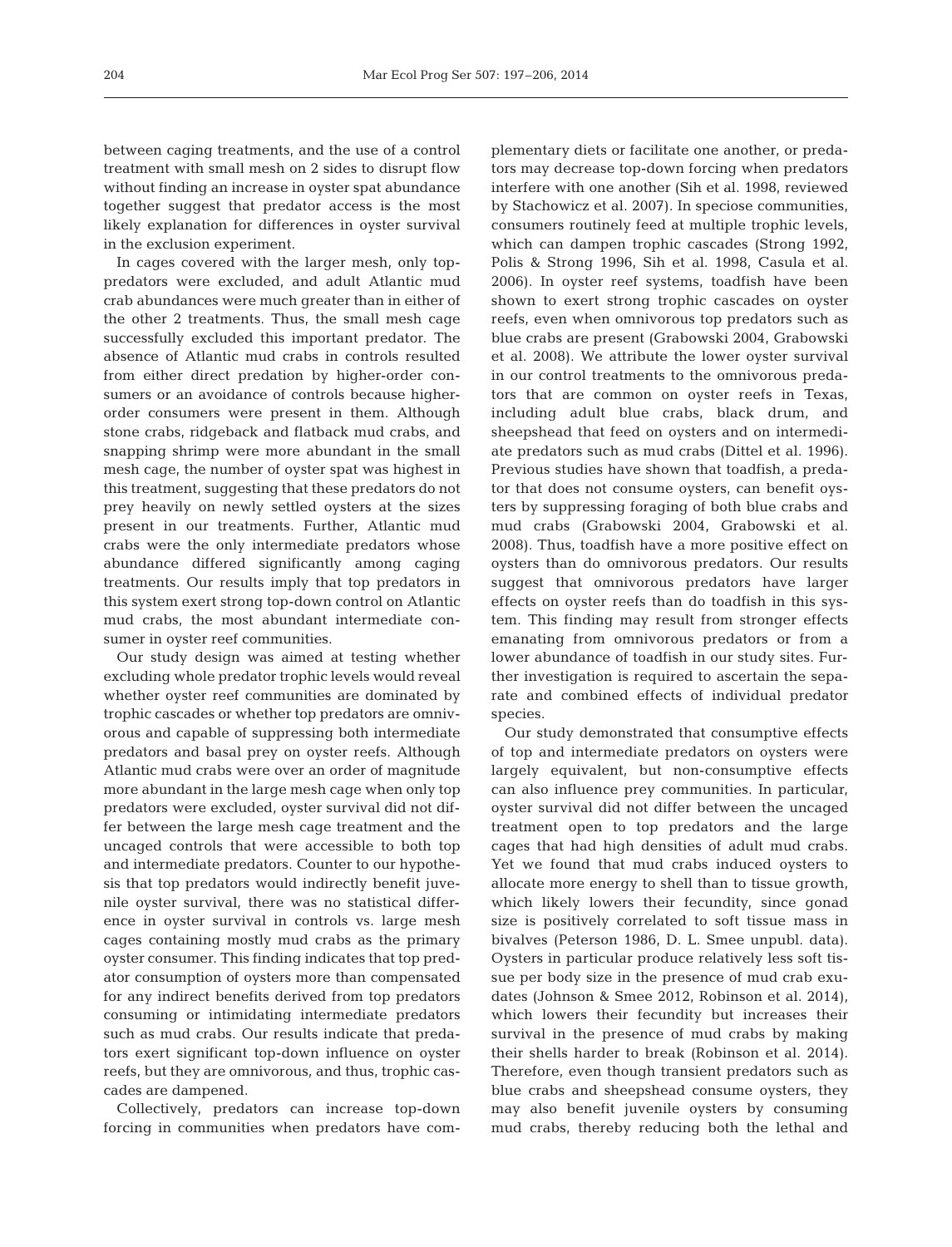non-lethal effects of mud crabs on oysters. We did not test whether these transient predators induce morphological changes in oysters. However, they are far less common on oyster reefs than mud crabs and would thus have to induce much stronger effects on oyster tissue allocation to compensate for lower effective densities on reefs to match the nonconsumptive effects induced by mud crabs. Furthermore, many of these transient predators are active pursuit predators, a foraging modality that typically does not induce strong anti-predator behavior in prey (Schmitz et al. 2004). Mud crabs are one of the most abundant resident species on oyster reefs (Wells 1961, Bahr & Lanier 1981); however, top predators suppressed large mud crab densities in our experiment by 90%.

The loss of consumer diversity globally remains a central challenge for conservation biologists (Duffy et al. 2001) and is common in marine habitats as a consequence of over-harvesting (Botsford et al. 1997, Hutchings 2000, Jackson et al. 2001). Our results reveal that top predator loss can have important but subtle effects on oyster reef communities by increasing the abundance of intermediate predators that exert both lethal and non-lethal effects on oysters. Whether these non-consumptive effects have longterm effects on oyster fitness, population size, and reef complexity when top predators are removed from the system requires further research.

In addition to this precipitous decrease in predator populations, oyster populations have declined by 1 to 2 orders of magnitude over the past century in many regions of the USA (Rothschild et al. 1994, Kirby 2004, Ermgassen et al. 2013), and it is estimated that oyster reefs have decreased 85% worldwide (Beck et oyster reefs will likely be influenced by how we manage and conserve the predators that forage on them. For instance, changes in predator abundance can al. 2007) and may also contribute to a decline in oyster populations (O'Connor et al. 2008). Moreover, predator identity is extremely important in predicting how predator removals will influence juvenile oyster survival. For instance, the removal of omnivorous predators, such as blue crabs, that feed on multiple trophic levels will have more subtle effects than removing predators such as toadfish that largely prey on crustaceans. Conservation efforts should consider how predator identity influences oysters via both lethal and non-lethal processes to anticipate the consequences of future predator removals for restoration success.

*Acknowledgements.* This research was supported by Texas Sea Grant, the Texas Research Development Fund, the Harvey Weil Sportsman Conservationist Award, the Ruth A. Campbell Professorship to D.L.S. and the National Science Foundation grant no. OCE-12-03859 to J.H.G. The Texas [AgriLife Research Mariculture Laboratory in Port Aransas,](http://dx.doi.org/10.1525/bio.2011.61.2.5) TX, and the TAMU-CC Center for Coastal Studies provided facilities that made the work possible. The Marine Ecology Lab at Texas A & M University − Corpus Christi, especially P. Torres, E. Robinson and J. Lunt, provided valuable assistance in both the lab and field. Comments from J. Pollack greatly improved the manuscript.

## LITERATURE CITED

- Bahr LM, Lanier WP (1981) The ecology of intertidal oyster reefs of the south Atlantic Coast: a community profile. FWS/OBS-81/15, US Fish Wildl Service, Washington, DC
- Beck MW, Brumbaugh RD, Airoldi L, Carranza A and others (2011) Oyster reefs at risk and recommendations for conservation, restoration, and management. Bioscience 61: 107−116
- ► [Beckerman AP, Uriarte M, Schmitz OJ \(1997\) Experimental](http://dx.doi.org/10.1073/pnas.94.20.10735) evidence for a behavior-mediated trophic cascade in a terrestrial food chain. Proc Natl Acad Sci USA 94: 10735−10738
- ► [Botsford LW, Castilla JC, Peterson CH \(1997\) The manage](http://dx.doi.org/10.1126/science.277.5325.509)ment of fisheries and marine ecosystems. Science 277: 509−515
- ▶ [Burkepile DE, Hay ME \(2008\) Herbivore species richness](http://dx.doi.org/10.1073/pnas.0801946105) and feeding complementarity affect community structure and function on a coral reef. Proc Natl Acad Sci USA 105: 16201−16206
- ► [Carpenter SR, Kitchell JF, Hodgson JR \(1985\) Cascading](http://dx.doi.org/10.2307/1309989) trophic interactions and lake productivity. Bioscience 35: 634−639
- ► Casula P, Wilby A, Thomas MB (2006) Understanding biodiversity effects on prey in multi-enemy systems. Ecol Lett 9:995-1004
- ► [Day RW, Quinn GP \(1989\) Comparisons of treatments after](http://dx.doi.org/10.2307/1943075) an analysis of variance in ecology. Ecol Monogr 59: 433−463
- al. 2011). Conservation efforts to sustain and rebuild > [Dittel A, Epifanio CE, Natunewicz C \(1996\) Predation on](http://dx.doi.org/10.1016/0022-0981(96)00003-2) mud crab megalopae, *Panopeus herbstii* H. Milne Edwards: effect of habitat complexity, predator species and postlarval densities. J Exp Mar Biol Ecol 198: 191−202
- contribute to declines in bivalve fisheries (Myers et  $\triangleright$  [Duffy JE, Macdonald KS, Rhode JM, Parker JD \(2001\)](http://dx.doi.org/10.1046/j.1461-0248.2003.00474.x) Grazer diversity, functional redundancy, and productivity in seagrass beds: an experimental test. Ecology 82: 2417−2434
	- ► Estes JA, Palmisano JF (1974) Sea otters: their role in structuring nearshore communities. Science 185: 1058−1060
	- ► [Grabowski JH \(2004\) Habitat complexity disrupts predator](http://dx.doi.org/10.1890/03-0067)prey interactions but not the trophic cascade on oyster reefs. Ecology 85:995-1004
	- [Grabowski JH, Hughes AR, Kimbro DL, Dolan MA \(2005\)](http://dx.doi.org/10.1890/04-0690) ➤ How habitat setting influences restored oyster reef communities. Ecology 86: 1926−1935
	- ► [Grabowski JH, Hughes AR, Kimbro DL \(2008\) Habitat com](http://dx.doi.org/10.1890/07-1057.1)plexity influences cascading effects of multiple predators. Ecology 89:3413-3422
	- ► [Huhta A, Muotka T, Juntunen A, Yrjonen M \(1999\) Behav](http://dx.doi.org/10.1046/j.1365-2656.1999.00339.x)ioural interactions in stream food webs: the case of drift-